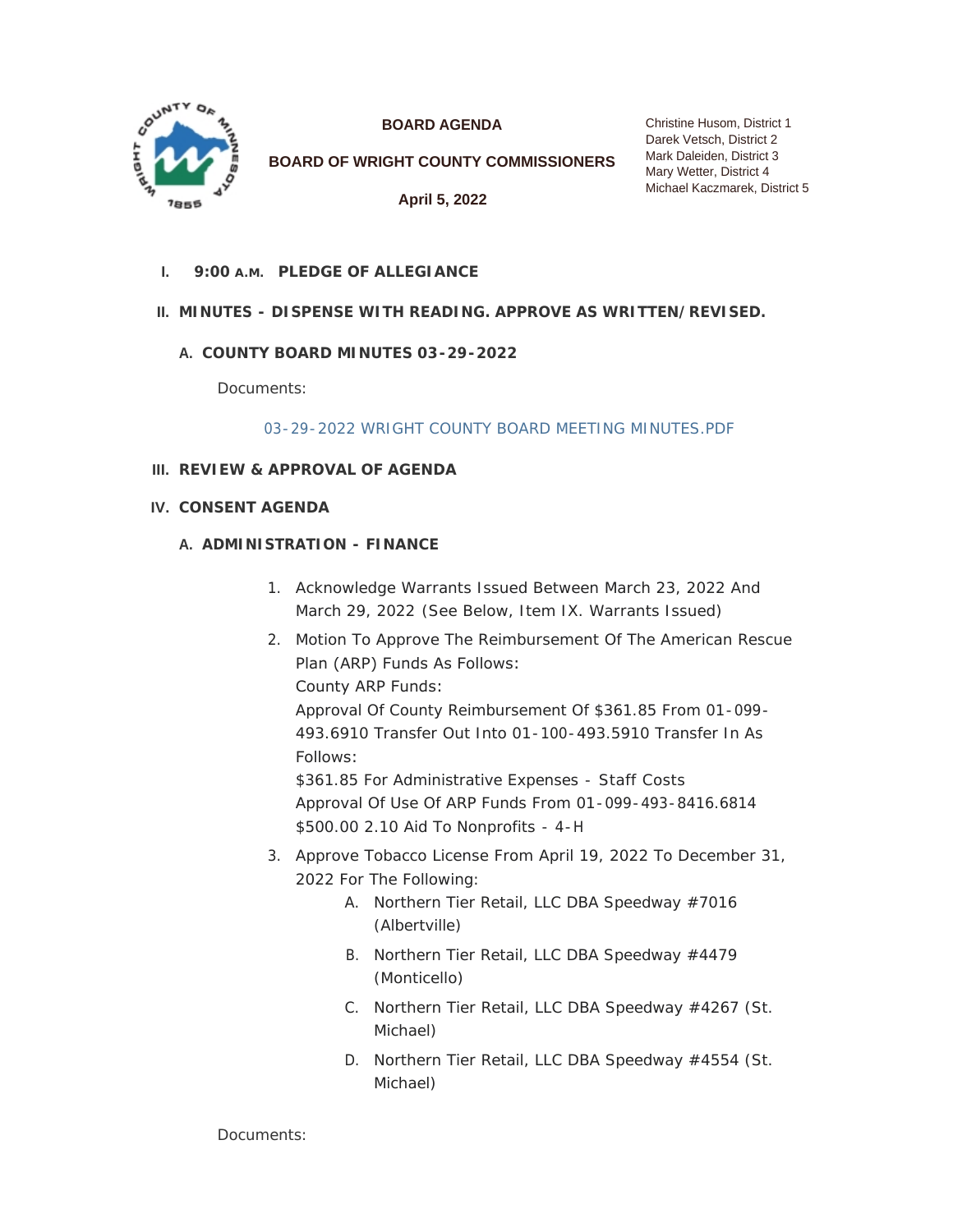[RFBA - WARRANTS ISSUED.PDF](https://www.co.wright.mn.us/AgendaCenter/ViewFile/Item/10519?fileID=22871) [RFBA - ARP FUNDS.PDF](https://www.co.wright.mn.us/AgendaCenter/ViewFile/Item/10519?fileID=22872) [RFBA - TOBACCO LICENSES.PDF](https://www.co.wright.mn.us/AgendaCenter/ViewFile/Item/10519?fileID=22893)

## **TIMED AGENDA ITEMS V.**

## **STEVE JOBE, SURVEYOR A. 9:02 A.M.**

1. Approve Resolution Proclaiming April 11-15, 2022 As National Work Zone Awareness Week In Wright County

Documents:

[RFBA\\_2022\\_04APRIL\\_05\\_2022 NATIONAL WORK ZONE AWARENESS](https://www.co.wright.mn.us/AgendaCenter/ViewFile/Item/10515?fileID=22866)  WEEK.PDF [RESOLUTION - NATIONAL WORK ZONE AWARENESS WEEK.PDF](https://www.co.wright.mn.us/AgendaCenter/ViewFile/Item/10515?fileID=22869)

#### B. 9:05 A.M. PAT O'MALLEY, SHERIFF'S OFFICE

1. Authorize Signatures On A Jail Medical Services Contract With CentraCare

Documents:

[REQUEST FOR BOARD ACTION.PDF](https://www.co.wright.mn.us/AgendaCenter/ViewFile/Item/10522?fileID=22897) [MEMO TO BOARD.PDF](https://www.co.wright.mn.us/AgendaCenter/ViewFile/Item/10522?fileID=22895) [WRIGHT COUNTY JAIL \(FINAL\).PDF](https://www.co.wright.mn.us/AgendaCenter/ViewFile/Item/10522?fileID=22896)

### **ITEMS FOR CONSIDERATION VI.**

#### **A. ADMINISTRATION**

- 1. Topics For Discussion At The County Board Workshop On Tuesday, April 12:
	- A. Schedule Meetings As Needed
	- B. Great River Regional Library's 2021 Activities
	- C. Compost And Recycling Facility Assessment Update
	- D. Aggregate Tax Update
	- E. Fairground Roofs

## **COMMITTEE MINUTES B.**

1. Broadband Committee (3/28/2022)

Documents:

#### [03-28-2022 BROADBAND COMMITTEE MINUTES.PDF](https://www.co.wright.mn.us/AgendaCenter/ViewFile/Item/10510?fileID=22892)

## **ADVISORY COMMITTEE / ADVISORY BOARD UPDATES VII.**

**ADJOURNMENT VIII.**